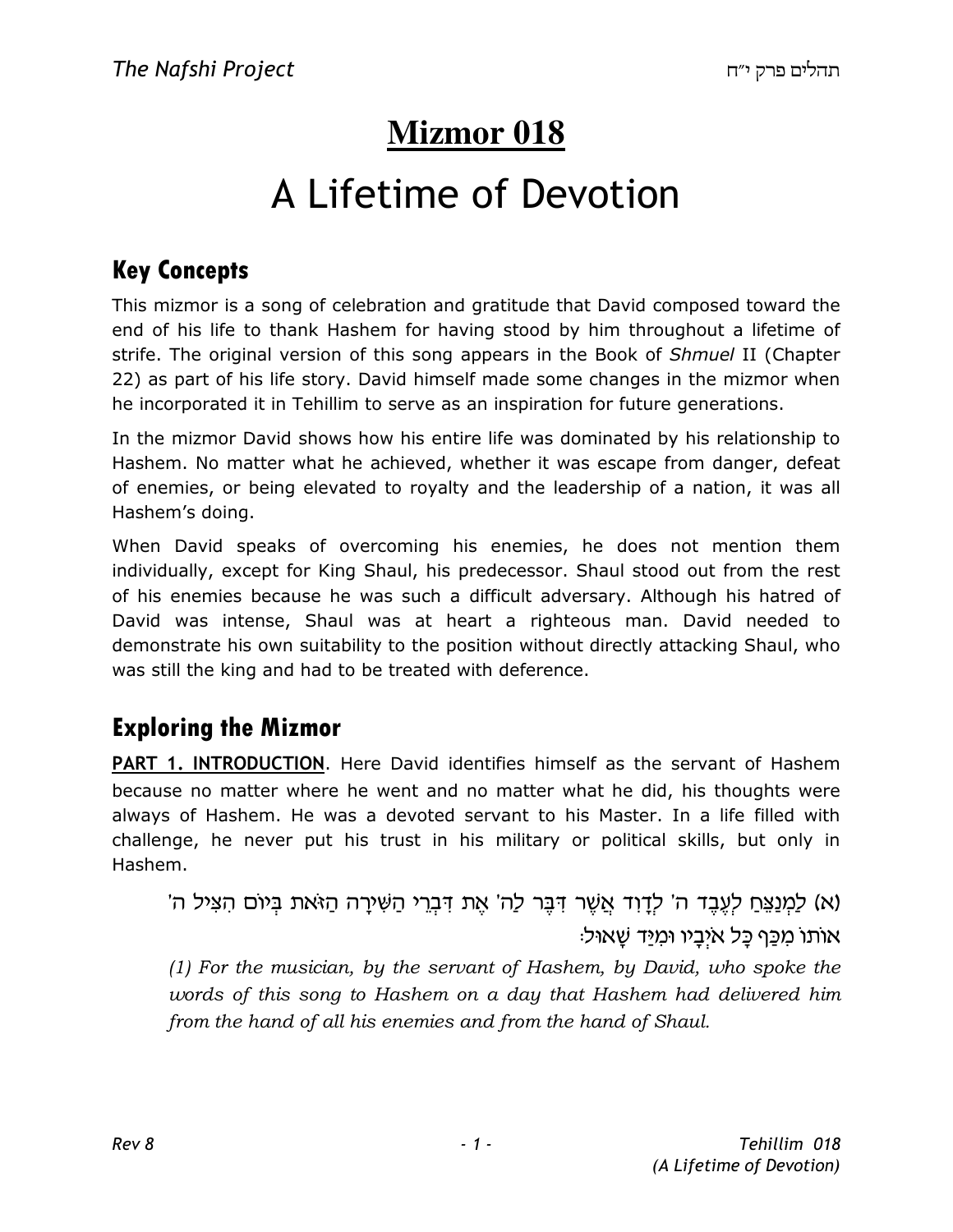**PART 2. MY STRENGTH.** David begins his song by declaring that his relationship to Hashem is what gives meaning to his life:

(ב) וַיֹּאמַר אֵרְחַמִךּ ה' חִזְקִי: (ג) ה' סַלְעִי וּמִצוּדַתִי וּמִפַּלְטִי אֵ־לִי צוּרִי אֱחֵסֶה בּוֹ ּ כַּוֹגְנִּי וְקֶרֵן יִשְׁעִי מְשָׂגֲבִיּ (ד) מְהָלַל אֱקְרֵא ה' וּמְן אֹיְבֵי אִוַּשֵּׁעַי

(2) He said: I will [sing of my] love for You, Hashem, for You are my Strength. (3) Hashem is my Rock, my Fortress, and my Rescuer. My G-d, my Rock, I rely on Him. He is my Shield, the Horn of my Deliverance, my Uplifter. (4) I call unto Hashem with praise. I am saved from my enemies.

PART 3. DESPERATE TIMES. David now recalls the times when he was in desperate need for help.

ה) אֱפֵפוּנִי חֵבְלֵי מֵוֶת, וְנַחֲלֵי בִלִיּעַל יִבַעֲתוּנִי: (ו) חֵבְלֵי שָׁאוֹל סְבַבוּנִי, קִדְּמוּנִי) מוֹקָשֵׁי מָוֶת: (ז) בַּצַּר לִי אֵקֲרָא ה', וְאֵל אֱלֹקֵי אֲשֶׁוֶעָ, יִשְׁמַע מֵהֵיכָלוֹ קוֹלִי, וְשַׁוְעֶתִי ּלְפַנַיו תַבוֹא בְאַזְנַיו

(5) Pangs of death encompassed me and the encampments of lawless men terrorized me. (6) Pains of the grave encircled me; snares of death confronted me. (7) ln my distress I would only call upon Hashem and to my G-d I would cry. From His abode He would hear my voice. My cry to Him would reach His ears.

PART 4. TEFILLOS ANSWERED. David remembers how Hashem answered his tefillos by punishing his foes. To help us visualize Hashem's great power, David uses the symbolism of cataclysmic phenomena in nature.

(ח) וַתְּגְעֲשׁ וַתְּרְעֲשׁ הַאֲרֶץ, וּמוֹסְדֵי הַרִים יִרְגֵּזוּ, וַיִּתְגַּעֲשׁוּ כִּי חַרָה לוֹ: (ט) עַלַה עַשַׁן בְּאַפּוֹ, וְאֵשׁ מִפִּיו תֹּאכֶל, גֶּחַלִים בַּעֲרוּ מִמֵּנוּּ (י) וַיֵּט שַׁמַיִם וַיֵּרַד, וַעֲרַפֶּל תַּחַת רַגְלִיוּ יא) וַיִּרְכָּב עַל כְּרוּב וַיַּעֹף, וַיֵּדֵא עַל כַּנְפֵי רוּחַ: (יב) יַשֶׁת חֹשֵׁךְ סְתְרוֹ, סְבִיבוֹתַיו) ּסֻכָּתוֹ, חֵשְׁכַַת מַיִּם עֲבֵי שִׁחַקִים: (יג) מִנֹּגַהּ נֵגְדּוֹ, עֲבָיו עַבְרוּ, בַּרַד וְגַחֲלֵי אֵשׁ: (יד) <u>וַיַּרְעֶם בַּשֶּׁמַיִם ה', וְעֱלְיוֹן יְתֵּן קֹלוֹ, בַּרְד וְגַחֲלֵי א</u>ֲשִׁי

(8) The earth heaved and shuddered, the foundations of the mountains shook, they quaked when His wrath flared. (9) Smoke rose from His nostrils, a devouring fire [issued] from His mouth, [flaming] coals blazed forth from Him. (10) He bent the heavens down and descended, with thick darkness beneath His feet. (11) He mounted a malach [angel] and swooped down; He glided on the wings of the wind. (12) He made darkness His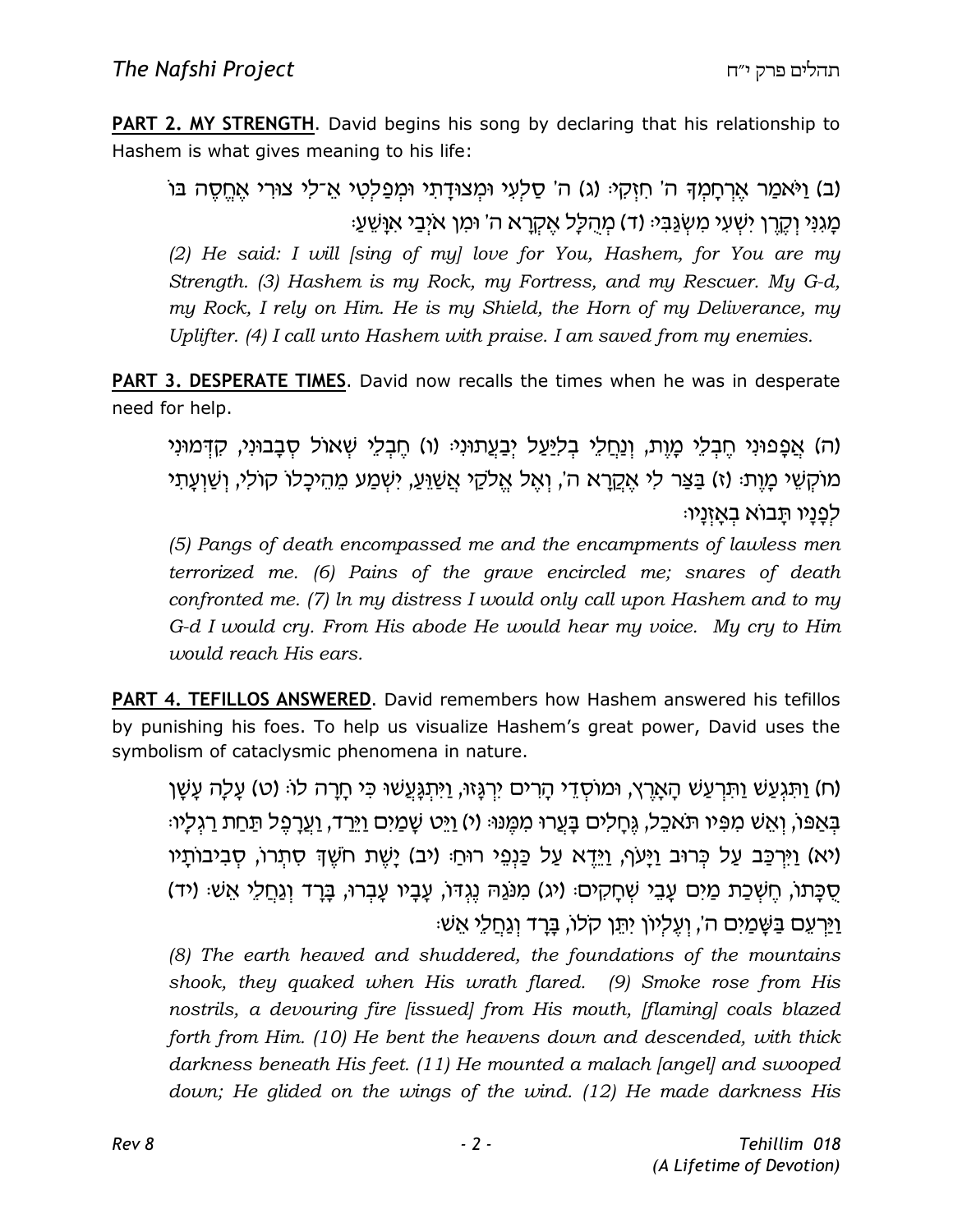concealment, surrounding His shelter. There was darkness from water of the clouds of heaven. (13) From out of the brilliant glow from before Him, His clouds passed across with hail and fiery coals. (14) Hashem thundered in the heavens, the Most High raised His voice with hail and fiery coals.

(טו) וַיִּשְׁלַח חִצָּיו וַיִּפִיצֵם, וּבְרָקִים רָב וַיִּהָמֵם: (טז) וַיֵּרָאוּ אֲפִיקֵי מַיִּם, וַיְּגָּלוּ מוֹסְדוֹת תֵּבֵל, מִגַּעֲרָתִךָּ ה', מִנִּשְׁמַת רוּחַ אַפֵּךְ: (יז) יִשְׁלַח מִמָּרוֹם יִקֲחֵנִי, יַמִשְׁנִי מִמַּיִּם רַבִּים: (יח) יַצִּילֵנִי מֵאיִבִי עָז וּמִשׂנְאַי, כִּי אָמִצוּ מִמֵּנִי: (יט) יִקֲדָּמוּנִי בִיוֹם אַידי, וַיְהַי ה' לְמֵשָׁעֵן לִי:

(15) He sent forth His arrows and scattered them; He discharged lightning bolts and He terrified them. (16) The seabed became visible and the foundations of the earth were laid bare. By Your rebuke, Hashem, by the blowing of the breath of Your nostrils. (17) He sent His help from on high and took me, He drew me out of deep waters. (18) He saved me from my powerful foe and from my enemies, when they overpowered me. (19) They advanced to attack me on my day of disaster, but Hashem became my support.

PART 5. LESSONS LEARNED. David advises future generations that Hashem's rescue cannot be taken for granted. Man needs to follow the path of Hashem to be worthy of His favor.

(כ) וַיּוֹצְיאֵנִי לַמֵּרחַב, יְחַלְצְנֵי כִּי חַפָּץ בִּיּ (כֹא) יְגְמַלְנֵי ה' כִּצְדָקִי, כָּבֹר יַדֵי יַשִׁיב לִי (כב) כֵּי שַׁמֲרתִּי דַּרְכֵי ה', וְלֹא רַשָּׁעָתֵי מֵאֱלֹקָי : (כג) כִּי כַל מִשָּׁפַּטֵיו לְנֵגְדִי, וְחִקֹּתֵיו לא אסיר מֵנִי: (כד) ואהי תמים עמו, ואשתמר מעוני: (כה) וַיַּשָׁב ה' לי כְצַדְקִי כְּבֹר ודי לנגד עיניו:

(20) He brought me out to a wide-open space, He set me free for He was pleased with me. (21) Hashem rewarded me for my righteousness; He repaid me according to the cleanness of my hands. (22) For I have kept to Hashem's ways. I did no intentional evil before my G-d. (23) For [I have kept] all His rational laws (mishpatim) before me. And I did not put His unexplained statutes (chukim) away from my thoughts. (24) I was sincerely committed to Him and I guarded against my sin. (25) Hashem repaid me for my righteousness, according to the cleanness of my hands before His eyes.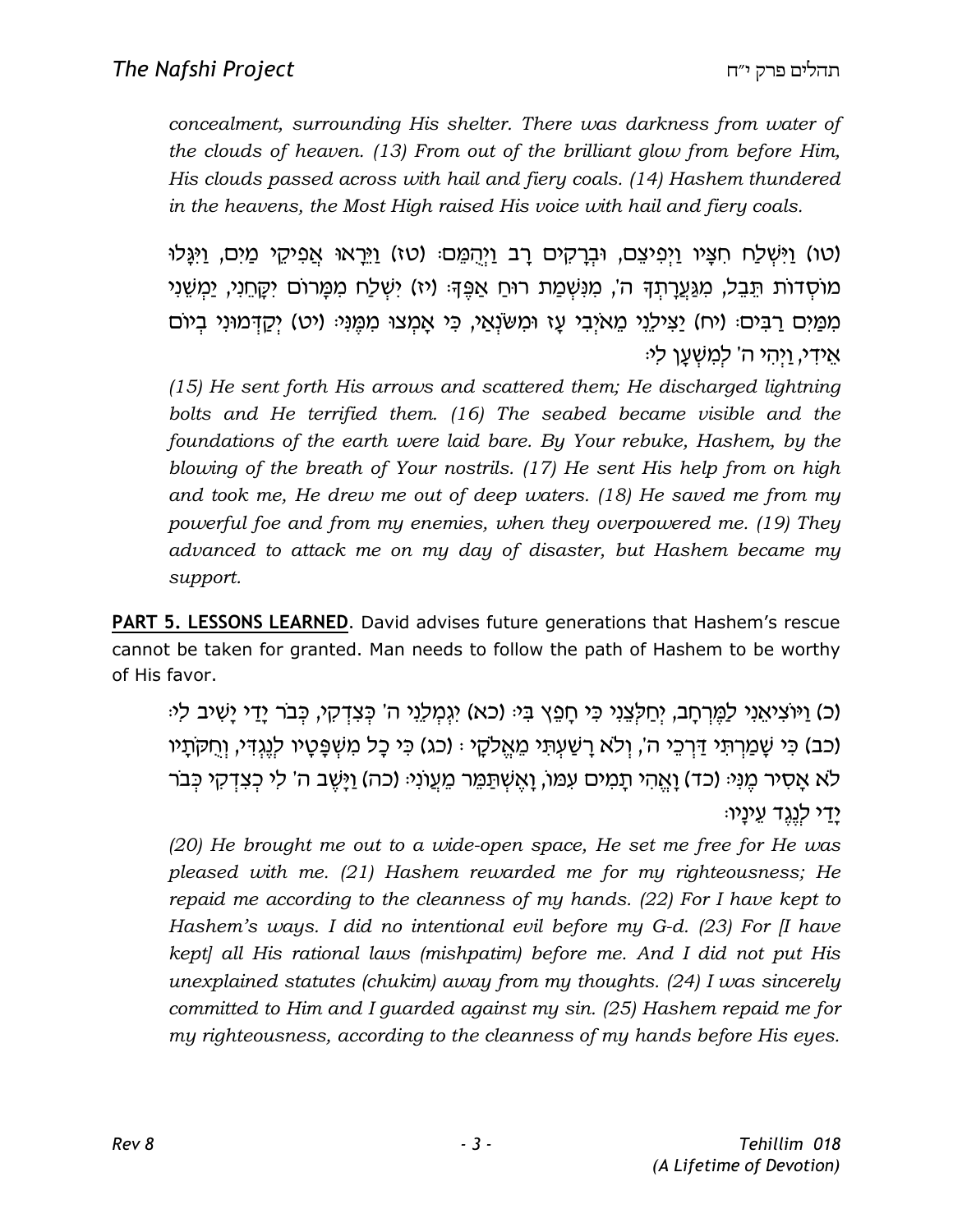PART 6. THE WAYS OF HASHEM. David turns to Hashem, declaring that He deals with man as man deals with Him. David then recalls that there are times when Hashem does the opposite of what people are expecting, and that is for good reason.

(כו) עִם חַסְיד תִּתְחַסֵּד, עִם גִּבַר תַּמְים תִּתַּמֵּם: (כז) עִם נַבַר תִּתִבַּרֵר, וְעִם עִקֵשׁ תִּתְפַּתְּל׃ (כח) כִּי אֲתָה עַם עָנִי תוֹשִׁיעַ, וְעֵינַיִם רָמוֹת תַּשִׁפִּיל׃ (כט) כִּי אַתַּה תַּאִיר ּנֵרי, ה' אֱלֹקֵי יַגֵּיהַ חֲשִׁכִּיּ (ל) כִּי בִדְּ אֲרֶץ גֵּדוּד, וּבֵאלֹקָי אֲדַלֶּג שִׁוּרִי (26) With the devoted (the chasid) You act devotedly, with the blameless man You act faultlessly. (27) With the pure You act purely, and with the devious You act with twisted turnings. (28) For You save a humble people but You bring low haughty eyes. (29) For, it is You Who lights my lamp. Hashem, my G-d, illuminates my darkness. (30) For with You I rush an  $[$ enemy] camp, and with my G-d I leap over a wall.

PART 7. IN PRAISE OF HASHEM. David now sings in praise of Hashem and His ways. Whatever Hashem does can be totally relied upon. David extends his praise of Hashem by describing how Hashem has given him all the resources he needs to follow in His ways and to overcome resha'im.

(לא) הַאֵ־ל תַּמִים דַּרְכּו, אִמְרַת ה' צְרוּפָה, מַגֶן הוּא לְכֹל הַחֹסִים בּוּ: (לב) כִּי מִי אֱלוֹקָ מִבַּלְעֲדֵי ה', וּמִי צוּר זוּלַתִי אֱלֹקֶינוּּ (לג) הָאֱל הַמְאַזֶּרְנִי חַיִּל, וַיְּתֵּן תַּמִים ַדְרְכָּי: (לד) מְשָׁוֶּה רַגְלֵי כַּאַיַּלוֹת, וְעַל בַּמֹתֵי יַעֲמִידֶנְיּ: (לה) מִלַמֵּד יַדַי לַמְלִחֲמַה, וְנְחֵתַה קֵשֶׁת נְחוּשַׁה זְרוֹעֹתַ<sup>,</sup>

(31) G-d's way is perfectly correct. Hashem's word is unadulterated. He is a shield for all who seek refuge in Him. (32) For who is G-d other than Hashem? Who is a Rock except for our G-d? (33) The G-d Who girds me with might; He makes my way perfect. (34) He sets my feet as the deer and lets me stand firmly upon my high position. (35) He trains my hands for combat so that my arms can bend a bow of bronze.

**PART 8. A WARRIOR'S GRATITUDE**. David turns directly to Hashem with gratitude and exultation as he tells of how Divine help enabled him to overcome his enemy in battle.

'(לו) וַתְּתֵּן לִי מַגֶן יִשְׁעֵךָ, וִימִינִךְ תִסְעֲדֵנִי, וְעַנְוַתְךָ תַרְבֵּנִיּ (לו) תַּרְחִיב צַעֲדִי תַחְתֵּי, וְלֹא מָעֲדוּ קַרְסֻלָּי (לח) אֶרְדוֹף אוֹיְבַי וְאַשִׂיגֵם, וְלֹא אֲשׁוּב עַד כַּלּוֹתַם: (לט)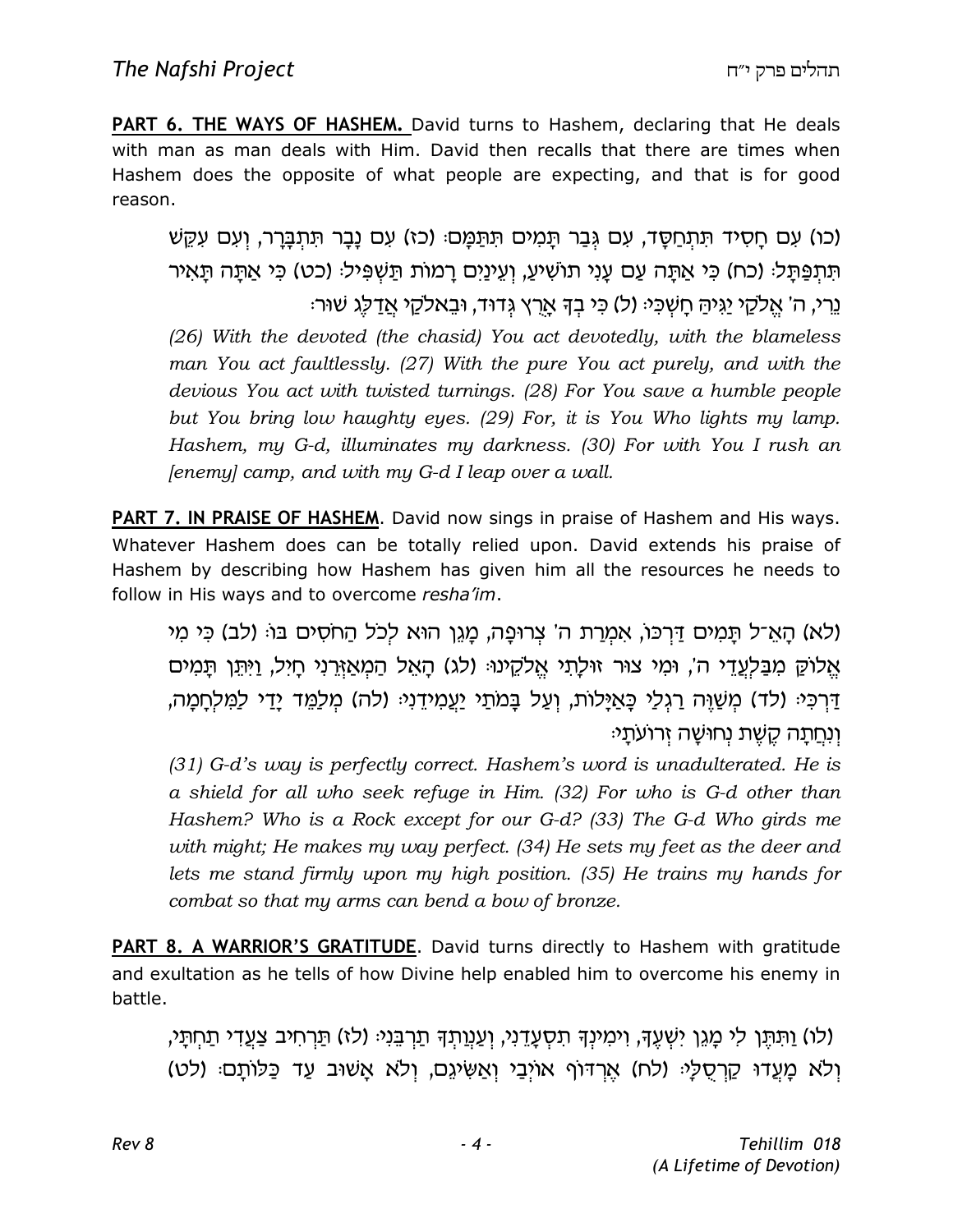#### אֵמְחָצֵם וְלֹא יָכְלוּ קוּם יִפְּלוּ תַּחַת רַגִּלְיּ (מ) וַתְּאַזְרֵנִי חַיִּל לַמְלִחְמָה, תַּכְרִיעַ קָמַי  $\vec{r}$ תַחְתַּ

(36) You have given me the shield of Your protection. Your right hand supports me and Your humility has enlarged me. (37) You widened my stride beneath me, my feet did not slip. (38) I pursued my foes and caught them. I did not return until they were completely vanquished. (39) I struck them, they could not get up; they lay fallen at my feet. (40) You girded me with strength for battle; You subdued my adversaries before me.

PART 9. A KING'S GRATITUDE. David began speaking as a warrior. Now he speaks as a king and military leader, defeating entire armies, but only through Hashem's help.

(מא) וְאיְבֵי נַתֲתָּה לִי עֹרֶף, וּמְשֻׂנְאֵי אֲצְמִיתֶם: (מב) יִשָּׁוְעוּ וְאֵין מוֹשִׁיעַ, עַל ה' וְלֹא עַנַם (מג) וְאֵשְׁחַקֵם כְּעֲפַר עַל פְּנֵי רוּחַ, כְּטִיט חוּצוֹת אֲרִיקֵם (מד) תִּפַלְטֵנִי מֵרִיבֵי עַם, תְּשִׂימֶנִי לְרֹאשׁ גּוֹיִם, עַם לֹא יַדַעְתִּי יַעֲבְדוּנְיּ: (מה) לְשֶׁמַע אֹיֶן יִשָּׁמְעוּ לִי, בְּנֵי 'וֵכָר יִכַּחֲשׁוּ לִיּ (מו) בִּנֵי נֵכָר יִבֹּלוּ, וְיַחִרְגוּ מִמְּסְגְרוֹתֵיהֵם: (מז) חַי ה' וּבָרוּךְ צוּרִי, וְיַרוּם אֱלוֹקֵי יִשְׁעִיּ (מח) הַאֱ־ל הַנּוֹתֵן נְקַמוֹת לִי, וַיַּדְבֵּר עֲמִים תַּחִתַּיּ (מט) מִפַּלְטִי ּמֵאֹיְבַי, אַף מִן קַמַי תִּרוֹמְמֶנִי, מֵאִישׁ חַמַּס תַּצִילֵנִי

(41) You made my enemies turn their backs and flee from me; I decimated my foes. (42) They cried out [to their gods], but there was no one to save them. [Then] to Hashem, but He did not answer them. (43) I had ground them up like dust in the wind. I had trod them flat like mud of the streets. (44) You delivered me from warring nations. [In doing so,] You made me the head of nations. [As a result, a distant] people that I did not know has been made to serve me. (45) Upon hearing they obey me. Foreign peoples cower before me. (46) Foreign peoples wilt. They tremble with fear within their fortified enclosures. (47) Hashem, lives! Blessed is my Rock. The G-d of my rescue is exalted. (48) The G-d Who grants me vengeance and leads nations below me. (49) You rescue me from my foes. You even raise me above my adversaries. You rescue me from the man of violence.

PART 10. CONCLUSION. As the king of the Jewish people, he is grateful for having been anointed by Hashem. He expresses his hope that the royal house of David has been firmly established and that Hashem's favor will extend to his descendants for all time.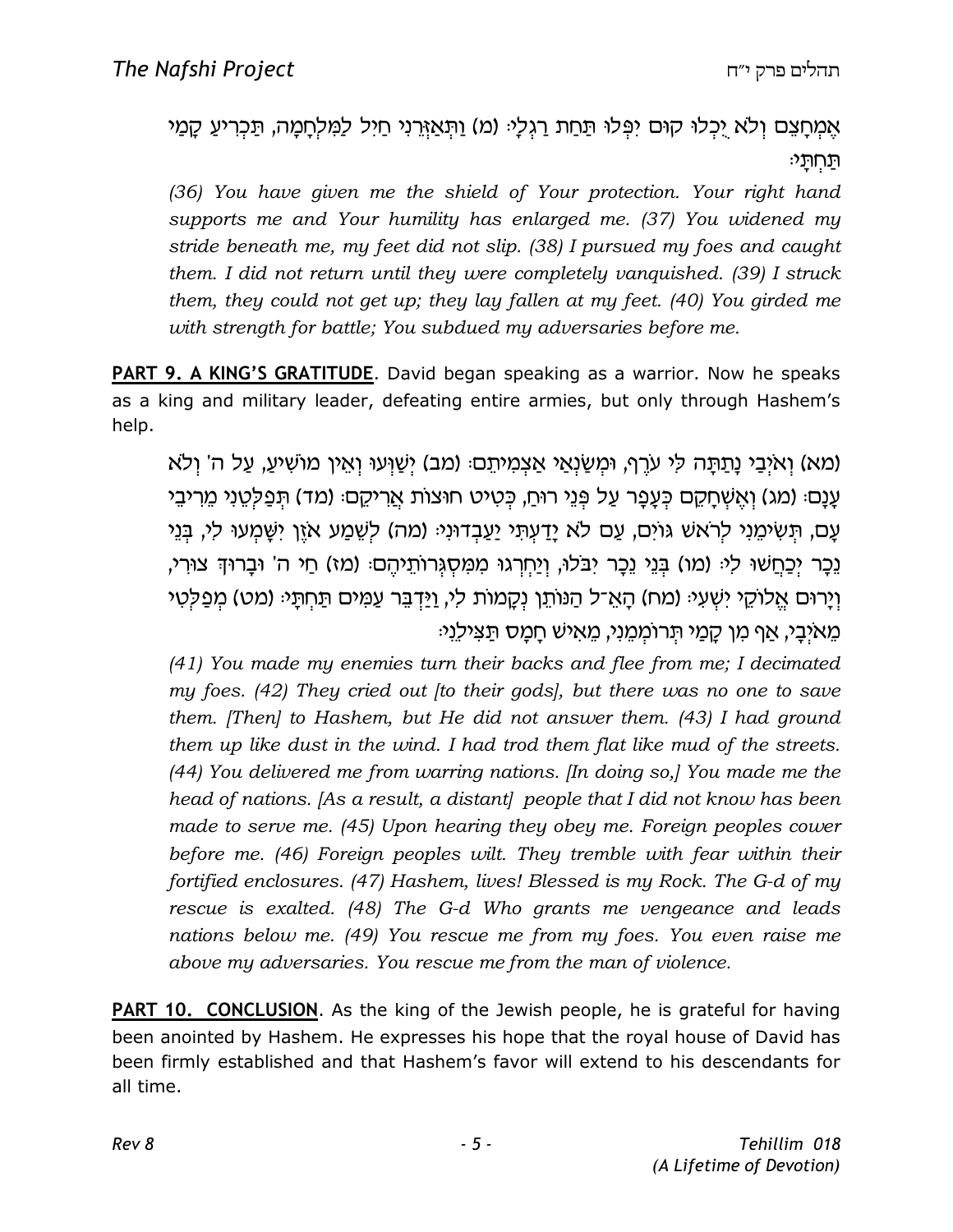(נ) עַל כֵּן אוֹדְךָּ בַגּוֹיִם ה', וּלְשָׁמִךְ אֲזַמֵּרַהּ (נא) מַגְדְיל יִשׁוּעוֹת מַלְכּוֹ, וְעֹשֶׂה חֵסֶד למשיחו, לדוד ולזרעו עד עולם:

(50) Therefore, I shall give thanks to You among the nations, Hashem. I will sing praise to Your Name. (51) Who performs great victories of deliverance for His king. He does kindness to His anointed one, to David, and to his offspring, forever.

#### Learning the Mizmor

PART 1. INTRODUCTION.

# (א) לַמְנַצֵּחַ לְעֲבֶד ה' לְדַוִד אֵשֶׁר דִּבֶּר לַה' אֶת דִּבְרִי הַשִּׁירַה הַזאת

This song has been prepared **for the musician**  $-$  לְמְנַצֵּח who will perform it. It is a mizmor composed **by the servant of Hashem, by David – לְעֶבֶד ה**' **לְדָוִד, who** spoke the words of this song to Hashem  $-$  אֲשֶׁר דְּבֶּר לַה' אֶת דְּבְר הַשִּׁירָה האת.

# ביום הציל ה' אותו מִכֵּף כָּל איִבָיו וּמִיַּד שָׁאוּל<sup>ָ</sup>:

He composed the song towards the end of his life on a day  $-$  Different in which he recalled how **Hashem had delivered him — הִצְיל ה' אוֹתוֹ** from the hand of all his enemies — מְכַּף כָּל איְבָיו, and from the hand of Shaul – גּמְיַּד שָׁאוּל,

PART 2. MY STRENGTH.

ב) וַיֹּאמַר אַרְחַמְדָּ ה' חזְקָי

He said — אֲרָחֲמֶךָ ה'. I will sing to express my love for You, Hashem — אֲרָחֲמֶךָ ה You are my Strength  $-$  יְחַ<mark>יְק</mark>ִל

#### (ג) ה' סַלְעִי וּמְצוּדַתי וּמִפַלְטִי

Hashem is my towering Rock – ה' סַלְעִי to Whom I flee when I am beset by harmful forces. He is also my Fortress  $-$  וּמְצוּדָת built high up on the Rock. And He is **my Rescuer — וּמְפַלְטִי,** Who brings me up into safety.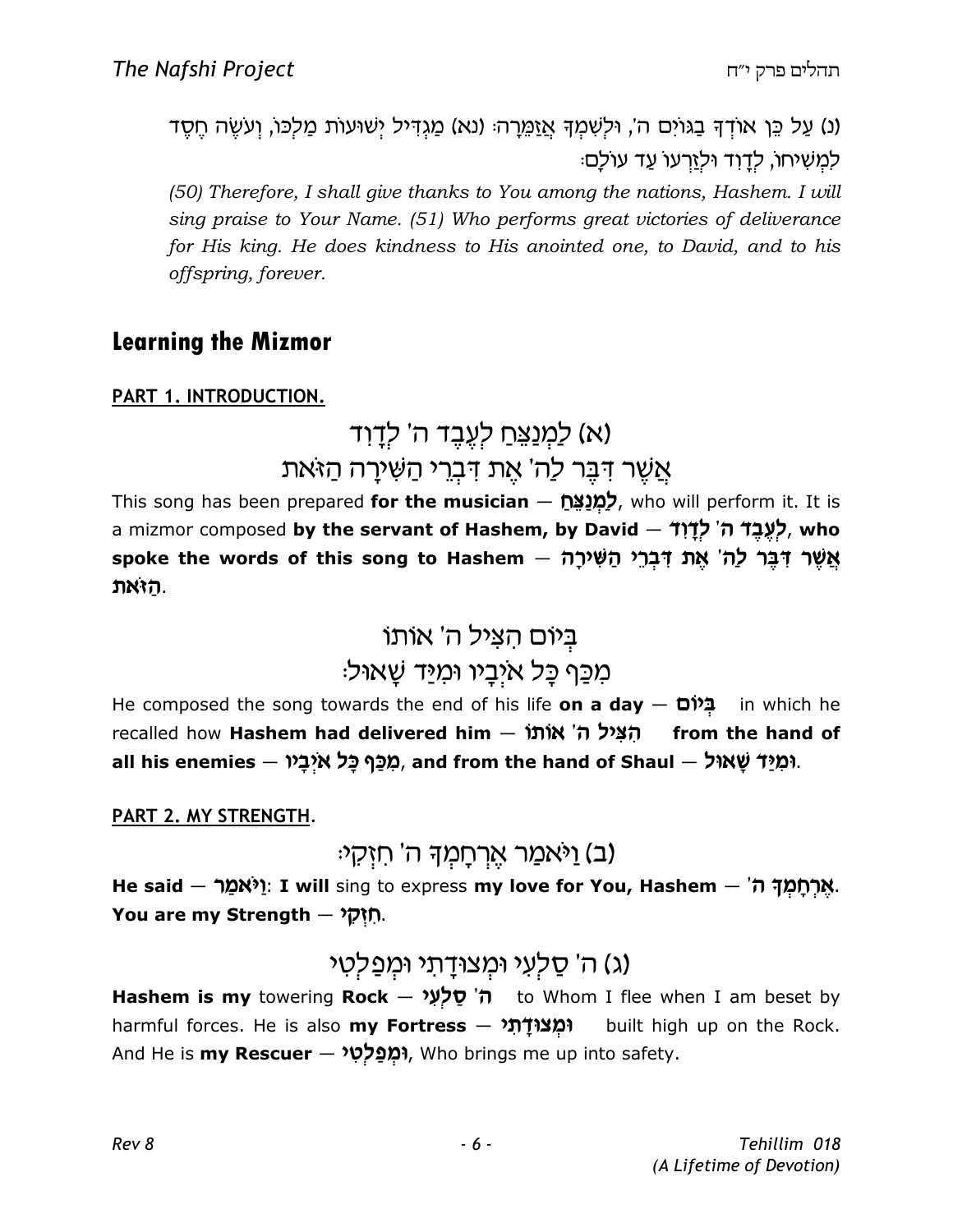### אַ־לִי צוּרִי אֲחֱסֶה בּוֹ

He is **my G-d, my** solid **Rock — אֵ־לִי צוּרִי. I rely on Him — אֱחֱסֶה בֿוֹ** strength so that I am prepared for the battle with evil.

### ּמַגְנַי וְקֶרֶן ישָׁעַי מַשָ<u>ׂנ</u>ְבִי

And when I contend with evil He is **my Shield — מְגִנִּי c** to protect me, **the Horn of** my Deliverance — מְשְׂנֵבִּי to strike at evil, and my Uplifter — מִשְּׂנֵבִּי help me overwhelm my enemies.

# 'ת מהלל אקרא ה) : ומן איָבֵי אוַ<sup>ּ</sup>שֵׁעַ

I always call unto Hashem with praise – מְהָלַל אֱקְרָא ה<sup>י</sup> even when I am not in distress. Then, when troubles arise, **I am saved from my enemies**  $-$  **וֹמָן אֹיְבַי** אוּשׁע without even having to ask for help.

#### PART 3. DESPERATE TIMES.

ה) אַפְפוּנִי חֵבְלֵי מַוֵת) ו<u>ַנְחַלֵ</u>י בִל<u>ִיּע</u>ַל יִבַעֲתוּנִי:

I remember the times of great distress. Those were times when the pangs of death encompassed me — אֲפָנּוּנִי חֶבְלֵי מָוֶת and the hostile encampments of lawless men – יְבַעֲתוּנִי terrorized me – יְבַעֲתוּנִי

> h) חֵבָלֵי שָׁאוֹל סָבָבוּנִי) ּקִדְּמוּנִי מוֹקָשֶׁי מַוֵּת:

I felt as though I had already died so that the pains of being in the grave encircled me — הֶבְלֵי שְׁאוֹל סְבָבוּנִי, and the snares of death confronted me — קדמוּנִי מוֹקָשֵׁי מָוֶת.

### 'ו) בצר לי אקרא ה ואל אלקי אשוע ישמע מהיכלו קולי ּוְשַׁוְעַתִי לְפַנַיו תַּבוֹא בְאַזְנַיו

l**n my distress I would only call upon Hashem — 'בַּצַּר לִי אֶקְרָא ה**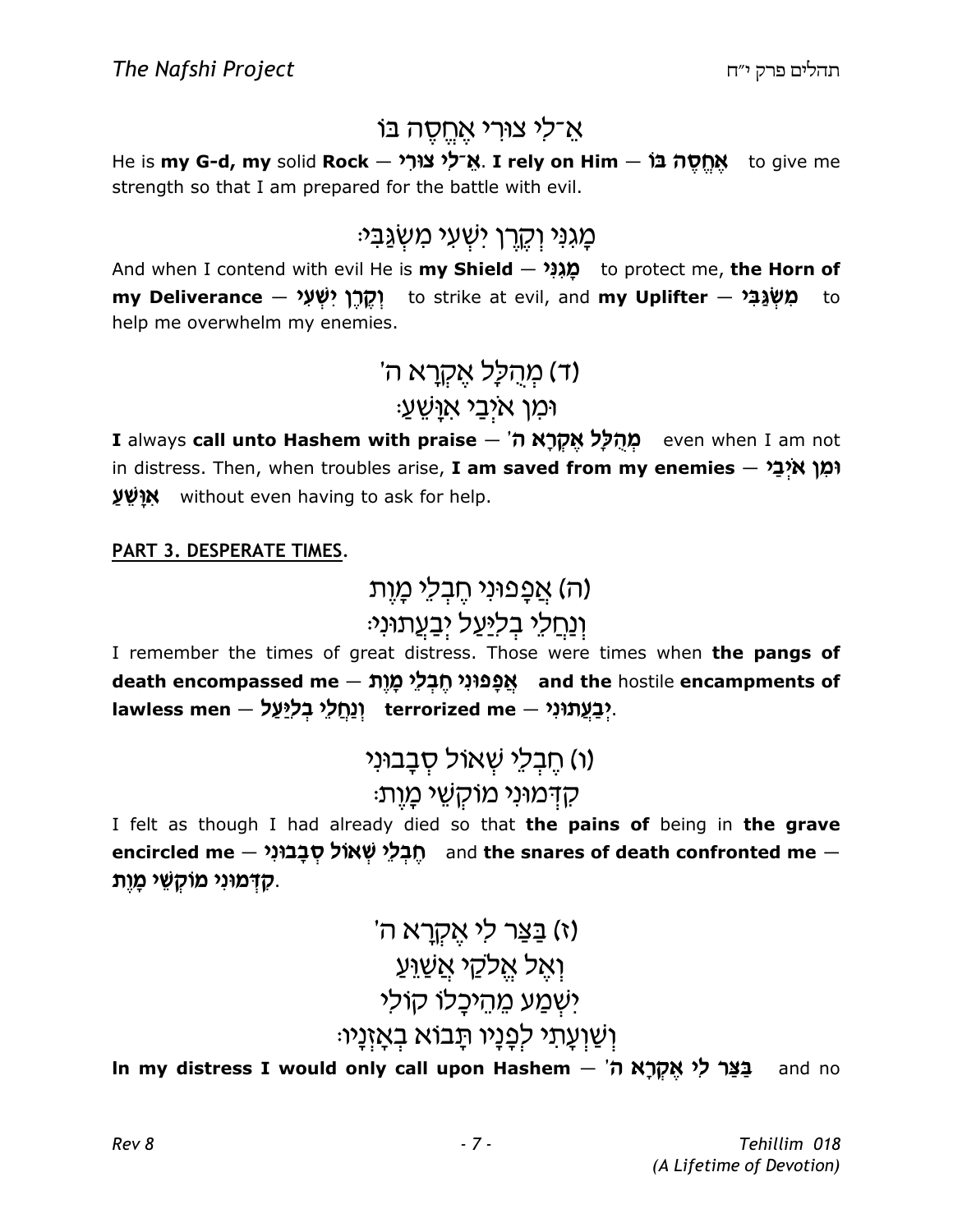other, and to my G-d I would cry – וְאֱל אֱלֹקֵל אֱשׁׁۣוֵ From His abode in Heaven **He would hear my voice – יִשְׁמַע מֵהֵיכָלוֹ קוֹלִי** whenever I called. **My** c**ry to Him would reach His ears** immediately – **וְשַׁוְעָתִ***י לְ***פָּנָיו תָּבוֹא בְאָזְנָיו** – and He would help me.

PART 4. TEFILLOS ANSWERED.

ח) וַתֹּגְעֲשׁ וַתְּרְעַשׁ הָא<u>ָר</u>ְץ) ומוסדי הרים ירגַזוּ <u>ּויְתְגַעֲשׁוּ כִּי חַרַה לו:</u>

And the earth heaved and shuddered — תִּגְּעֲשׁ וַתְּרְעֲשׁ הָאָרֶץ), the foundations of the mountains shook — וְמִוֹּסְדֵי הָרִים; they quaked when His wrath ּוַיִּתְגְּעֲשׁוּ כִּי חָרָה לוֹ.

 IP t C i Jg vkg (y) kft«T uh P n J t u :UB N n UrgC ohk jD

Smoke rose from His nostrils – עֲלָה עָשָׁן בִּאַפּוֹ, a devouring fire issued from His mouth — גְּחָלִים (אֲשׁ מִפִּיו תֹּאכֵל, flaming coals blazed forth from Him – גְּחָלִים ַבְּעֲרוּ מִמֶּנוּ.

### (י) וַיֵּט שַׁמַיִּם וַיֵּרַד וַעֲרַפֶּל תַּחַת רַגְלַיוּ:

He bent the heavens down  $-$  יַיֵּט שְׁמַיִם וַיֵּרַ $1$  and swiftly descended to take revenge, with thick darkness – (אֱרֹפֵּל beneath His feet – תֵּחַת רַגְלַיוּ the resha'im would be unable to see the threat until it was already upon them.

 ;«gHu cUr F k g c F rHu (th) : jUr h pb F k g t sHu

As a symbol of the speed with which he descended to help His people, He mounted a heavenly *malach* (angel) and swooped down – יִיּרְכַּב עַל כְּרוּב ַיַּעַּף. He glided on the wings of the wind  $-$  אֲנַעַּף.

# (יב) יַשֳת חשֳד סת**ָרו**ֹ ּסְבִיבוֹתַיו סֻכָּתוֹ

He **made darkness His concealment — יָשֶׁת חֹשֶׁדְּ סִתְּרוֹ?**, so that the unworthy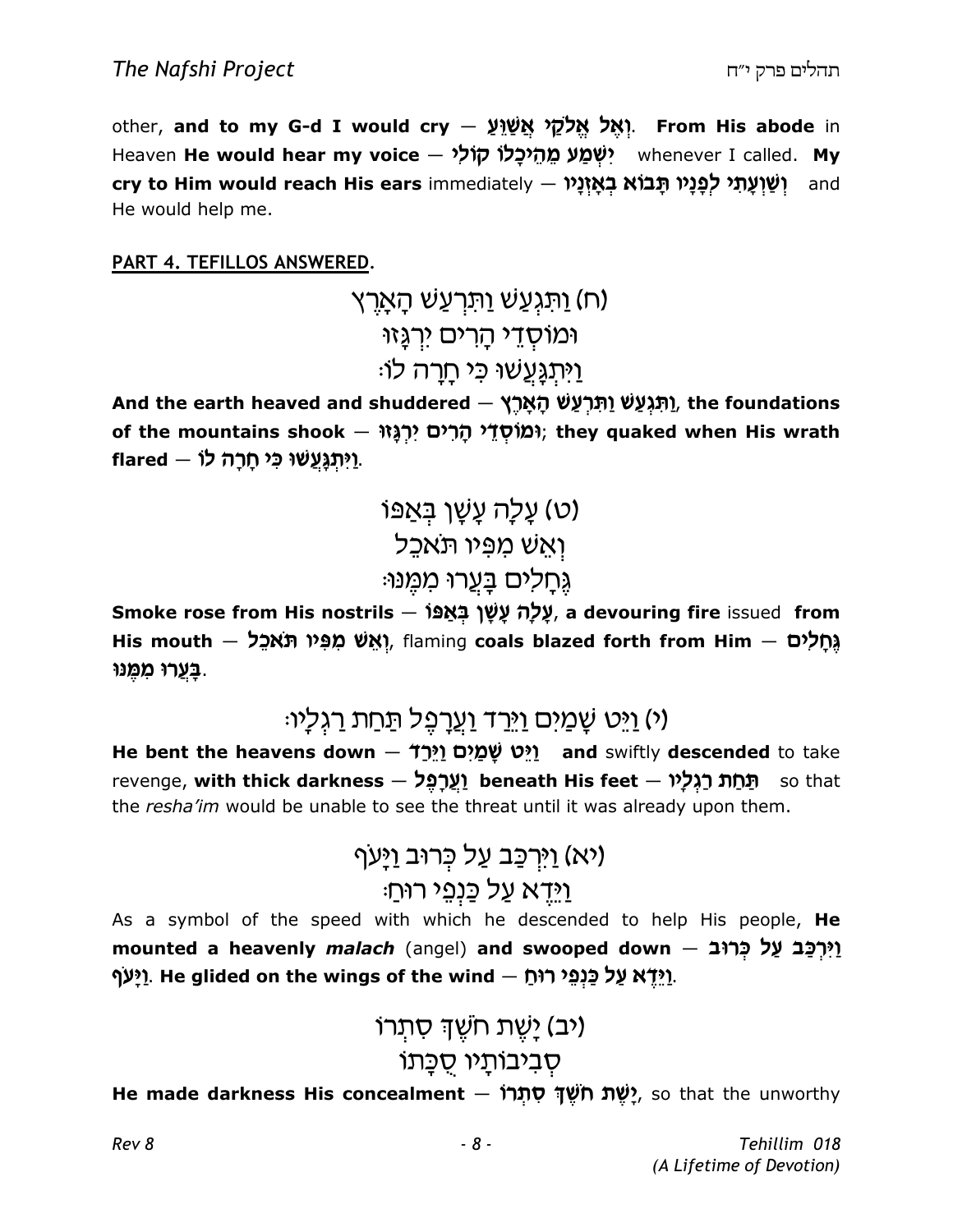could not perceive Him. The darkness **surrounded His shelter – סְבִיבוֹתְיו סֻכָּתוֹ** on earth, symbolized by the sukkah, within which the righteous are gathered in the light.

### ּהֵשְׁכַת מַיִּם עָבֵי שְׁחָקִים

There was even darkness from clear water — חֶשְׁכַת מַיִּם, borne by the clouds **of heaven** — **שֲבֵי שְׁחָקִים , j**ust as the darkness of Hashem's anger came from the purity of His kedushah.

# מנגה נגדו עַבָיו) (**יג** ּעֲבָרוּ בָּרַד וְגַחֲלֵי אֵשׁ

From out of the brilliant glow — מְנֹגַה that came from before Him — נְגְדֹּרׁ save me, there came the darkness of His clouds - עֲבָיוּ, which passed across -עברו to punish the resha'im, and the darkness was punctuated with hail and fiery coals — בְּרָד וְגֶחֱלְי אֵשׁ

# (יד) <u>וי</u>ַּרְעֵם בַּשֶּׁמַיִם ה'

### :וַעֲלִיוֹן יִתֵּן קלוֹ בַּרַד וְגַחֲלֵי אֵשׁ

And Hashem thundered in the heavens  $-$  'יַּרְעֵם בַּשָּׁמַיִם ה $\frac{p}{2}$  the Most High raised His voice — נְּבֶל إلإלְיוֹן יִתֵּן קלו <u>וגחלי אש.</u>

> <u>וישָׁלַח חִצָּיו וַיְפִיצֵם)</u> וּבְרָקים רַב <u>ו</u>יִהְמֵם:

He sent forth — יִיִּשְׁלַח His arrows of lightning — מְצָיח and He scattered the enemy — יַקים רָב – <mark>p</mark>ְיֵם (אָנוּצָם). **He discharged lightning bolts** and He terrified them  $-$  10.

### <u>ויראו אפיקי מים)</u> <u>ויְג</u>ַלוּ מוֹסְדוֹת תֵּבֵל מְגַּעֲרַתְדָּ ה' ּמִנְשָׁמַת רוּחַ אַפֵּד<sup>ָ</sup>

The seabed became visible — יֵּרְאוּ אֲפִיקֵי מַיִם and the foundations of the e**arth were laid bare — יִגְּלוּ מוֹסְדוֹת הֵבֵל)**, as in the Miracle at the Sea. All this was <mark>by Your rebuke, Hashem  $-$  'بَرْدِبْد</mark>ְדָּ by the blowing of the breath of <mark>Your nostrils — מְנִשְׁמַת רוּחַ אַפֶּךָ (</mark>to dry out the sea of troubles in which I was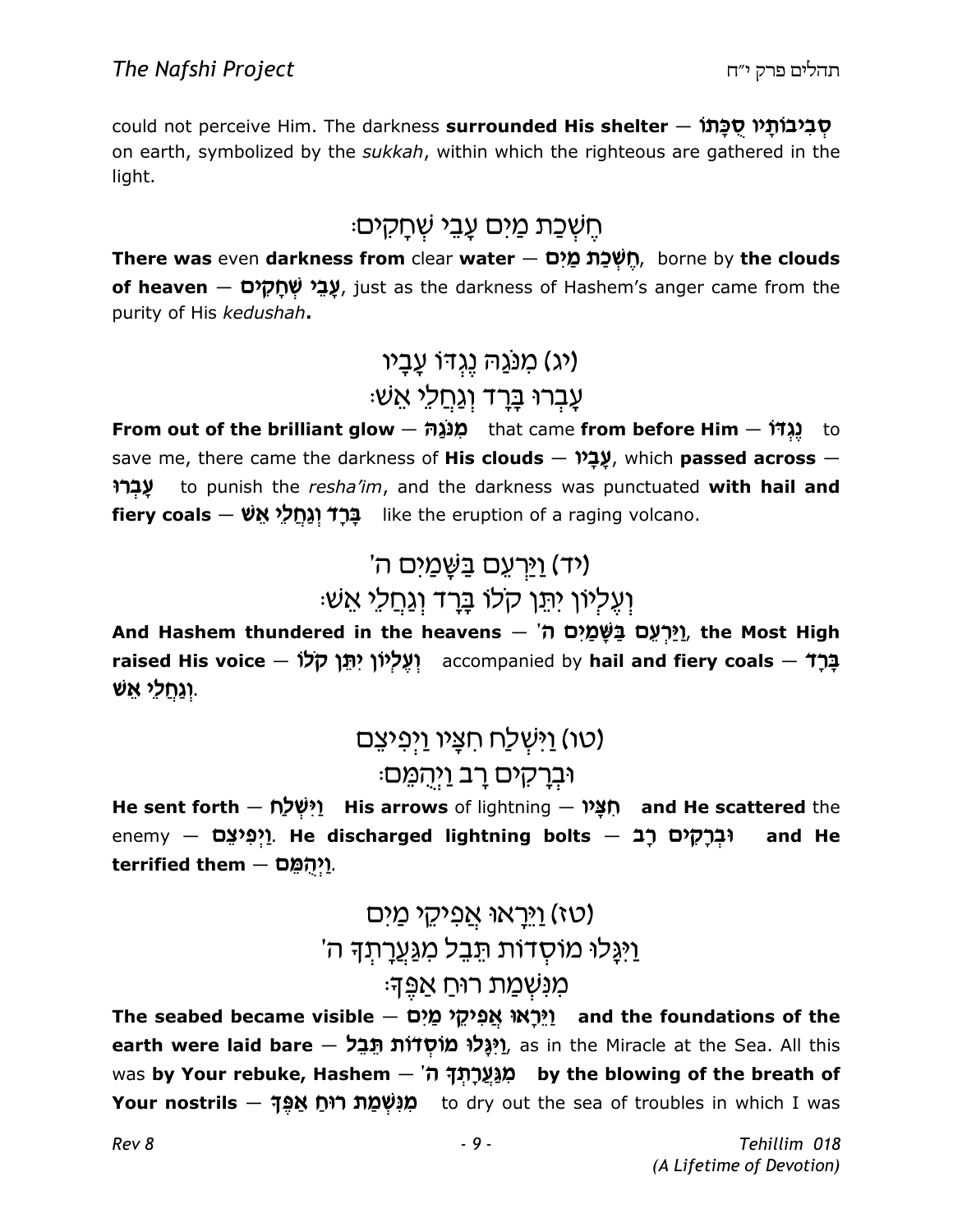drowning.

### ויז) ישלח ממרום יקחני) ימשני ממים רבים:

He sent His help from on high — יִשְּׁלַח מִמְּרוֹם (He sent His help from on high h to safety. **He drew me out of deep waters**  $-$  **יַמְשֵׁנִי מִמֵּיִם רַבִּים.** 

> יבילני מאיבי עז ומשנאי) (יח) כי אמצו ממֵני:

He saved me from my powerful foe – אַצִּילְנִי מֵאיְבִי עָז And He saved me from my enemies – פֿי אָמְצוּ (מִשּׂנְיִי) when they overpowered me – בֿ

> (יט) יִקַדְּמוּנִי בִיוֹם אֵידִי ֿוַיהי ה' למשַׁעַן לי

They advanced to attack me  $-$  רְגִיֹם אֵידִי $\,$  on my day of disaster  $-$  הָ $\,$ but Hashem became my support – יַיְהִי ה' לְמִשְׁעָן לִי.

PART 5. LESSONS LEARNED.

(כ) ויוציאני למרחב יִחַלְצֵנִי כִּי חַפֵּץ בִ*יּ*:

He brought me out to a wide-open space of freedom – יַיֹּצִיאֵנִי לַמֶּרְחָבֿ where I was no longer trapped. **He set me free for He was pleased with me** — יְ**חַלְצֵנִי** ב**ִי חָפֵץ בִּי,** His obedient servant.

 h e s m F wv hbk ndh (tf) :hk ch Jh h sh r«c F

Hashem rewarded me — יְגְמְלֵיֵי for my righteousness — بَمْ in contrast to the evil of my enemies. He repaid me according to the cleanness of  $\,$ my hands  $\,$ לְבֹר יָדַי יָשִׁיב לִי, unsullied by sin.

# (כב) כִּי שֵׁמַרְתֵּי דַּרְכֵי ה<sup>ִי</sup> ֿולא רַשַׁעִתי מֵאֱלקַי

For I have kept to Hashem's ways — הָי שָׁמַרְתִּי דַּרְכֵי, doing the right thing because I am His servant and I want to do His will, not because it seemed the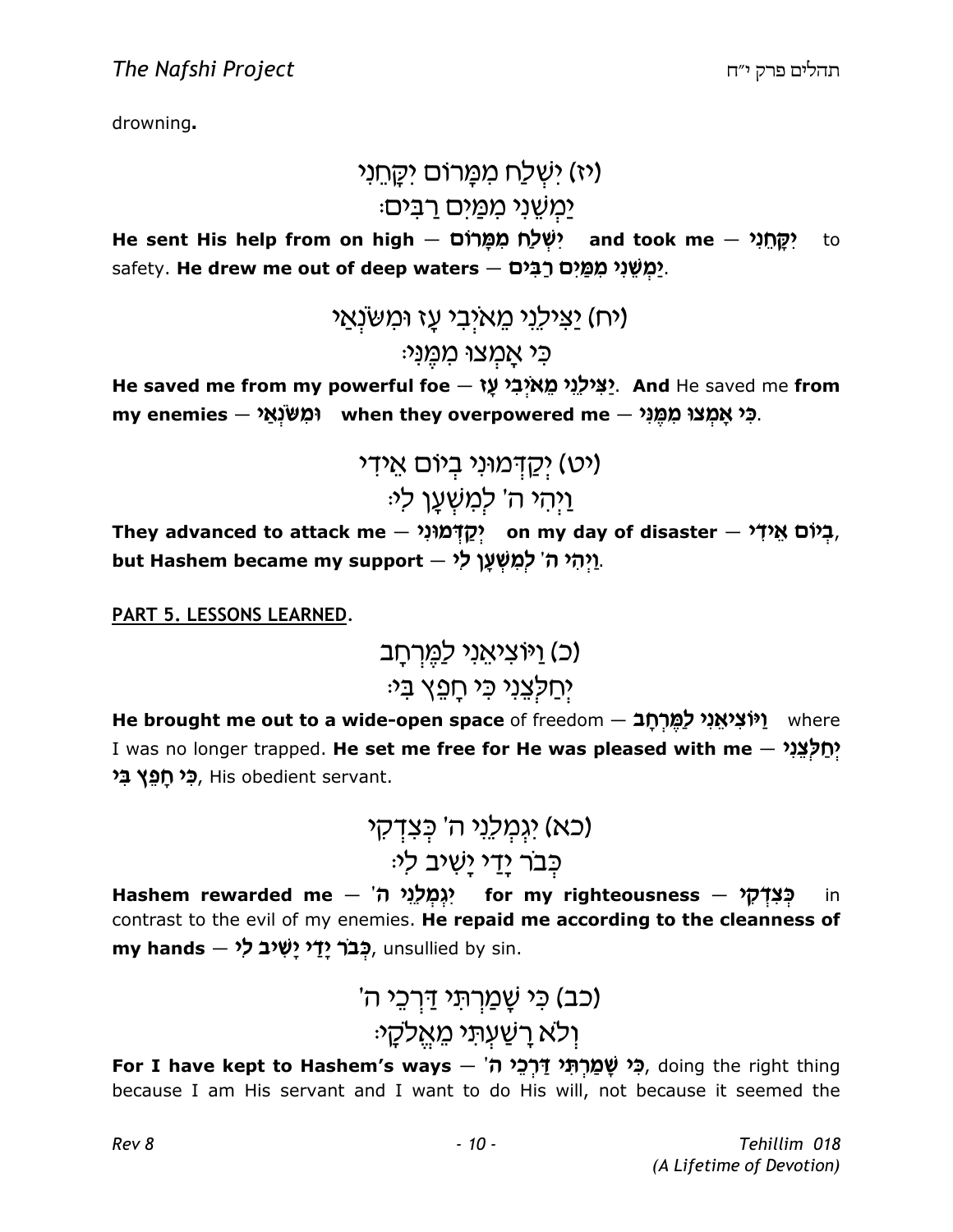proper thing to do. **I did no intentional evil before my G-d**  $-$  יְלֹא רָשַׁעְתָּ מָאֵלקֵי, even when I was drawn to it.

# (כג) כִּי כַל מִשְׁפֵּטֵיו לִגְגְדִי

For I have kept all His rational laws (mishpatim) constantly before me  $-$  לִ $\zeta$ מ**ְשְׁפָּטָיו לְנֶגְדִּי**, even though I would not have been likely to forget them. I reviewed them regularly and did not rely on having studied them long ago.

### וְחִקְתַיו לְא אֲסִיר מֵנִי:

And I did not put His unexplained statutes (chukim) away from my thoughts <mark>ּהָיר מֶנִי</mark> ( because I knew that I could not rely on my own reasoning to avoid violating them.

### ובד) <u>ואָהי תמים</u> עמו)

#### ֿוַאֲשְׁתַמֵּר מֵעֲוֹנ<sup>ָ</sup>

I was sincerely committed to Him — יְאֱהִי תָּמִים עָׁמוֹ against any tendency to justify my sin — יָאֶשְׁתַּמֵּר מֵעֲוֹנִי by bending the interpretation of the halachah.

 h e s m f hk wv c JHu (vf) :uhbhg sdbk h sh r«c F

Hashem repaid me – יָלְשֶׁב ה' לִי) for my righteousness — בְצִדְקִי to the cleanness of my hands before His eyes – כְּבֹר יָדַי לְגֵד עֵינָיו, as judged by Him and not by other men.

#### PART 6. THE WAYS OF HASHEM.

(כו) עם חַסִיד תִּתְחַסֵּד

#### ּעִם גְּבַר תָּמִים תּתַּמַּם

Hashem, You repay measure for measure. With the devoted person You act d<mark>evotedly — לָכָם חָסִידֿ תִּתְחַסָּד,</mark> giving him more than he deserves. **With the** blameless man You act faultlessly — אָם גְּבַר תָּמִים.

# (כז) עם נַבַר תִּתְב<u>ַ</u>רִר ועם עקש תתפתל:

#### With the pure You act purely – עָם נָבָר תִּתְבָרָ, and with the devious You act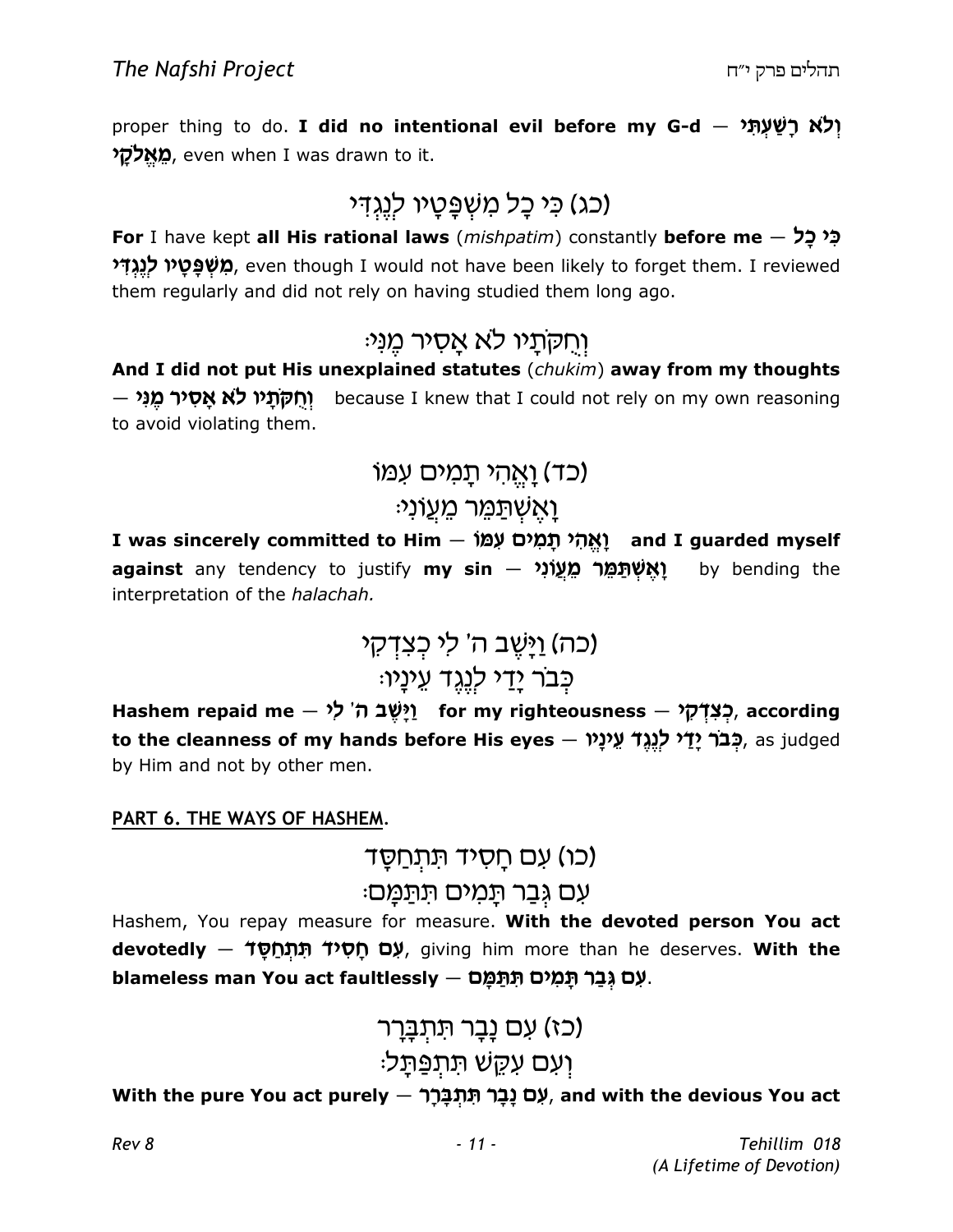with twisted turnings – יְעִם עִקֵּשׁ תִּתְפַּתָּל,

### (כח) כִּי אַתַּה עַם עַנִי תוֹשִׁיעַ וַעֵ*ינַיִּם רַמוֹת תַּ*שְׁפִּיל:

But there are times when a just reward calls for the opposite of people's behavior: F**or You save a humble people — פִ<sup>י</sup> אַתָּה עַם עָנִי תוֹשִׁיעָ,** who see themselves as undeserving; but You bring low people with haughty eyes – וְעֵינַיִם רָמוֹת **רַיִּשְׁפִּיל,** who act as though they deserve the best out of life.

# (כט) כי אתה תאיר נרי ה' אֵלקֵי יַגִּיהַ חֲשְׁכִּי<sub>ֹ</sub>

For – ל when the world is shrouded in darkness, it is You Who lights my lamp  $-$  אַתָּה תָּאִיר גֵרִי to bring me help. <mark>Hashem, my G-d, illuminates my darkness</mark>  $-$  ה' אֱלֹקֵי יַגִּיהַּ חָשְׁכִּי h to dispel the gloom of distress.

# (ל) כֵּי בַדְּ אַרְץ גֵּדוּד וּבֵאלקַי <u>אַד</u>לִג שׁוּר

For with my trust in You - לְי בְךָ I can overcome my own weakness and even rush an enemy camp  $-$  אֲרֶץ (אֲלוּ without fear, and with my G-d I can leap over a wall — וּבֵאלקי אֵדַל ko attack a fortress.

PART 7. IN PRAISE OF HASHEM.

### ולא) הַאֵ־ל תַּמִים דַּרְכּו)

#### אַמְרַת ה' צְרוּפַה

Despite His unlimited power to do as He pleases, G-d's way is perfectly correct – האָ־ל תַּמִים דַּרְכּוֹ under every condition; He deals with each person justly and exactly as he deserves. **Hashem's word is unadulterated — אִמְרַת ה**ֹ' **צְרוּפָה,** without any elements of falsehood. He keeps His promises without fail.

# מֵגֶן הוא לכל הַחסִים בּוֹ:

Therefore, He is a reliable shield for all who seek refuge in Him – מֲגֵן הוּא לְכֹל ל**ְחֹסִים בּוֹ** $\Box$  and who commit themselves to observe His Torah.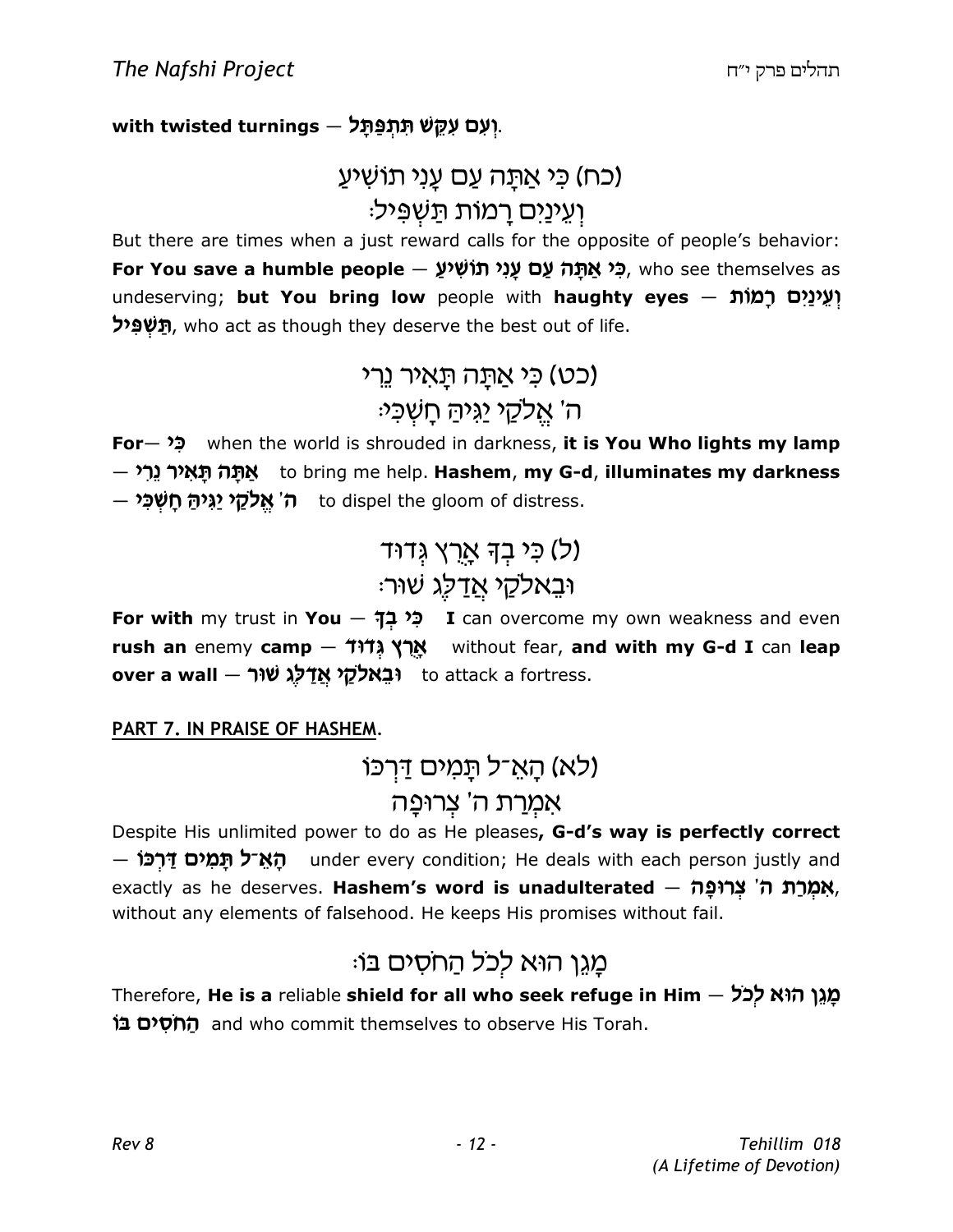### 'ולב) כִּי מִי אֱלוֹ־הַ מְבַּלְעֲדֵי ה' ומי צור זוּלַתי אֵלקֵינוּ:

F**or who is G-d other than Hashem — מַבַּלְעֲדֵי ה' - For who is G-d other than Hashem** question His decrees? Only the One G-d Who created the world can establish its laws. **Who is a Rock except for our G-d ~ יִמְי צוּר זוּלְתִי אֱלֹקֵינוּ Pho is a Rock except for our G-d** withstand His decrees if He has set our enemies against us? Only by observing His mitzvos and accepting Him as our G-d can we overcome them.

> (לג) הַאֲ־ל הַמְאֲזְרֵנִי חַיִּל <u>ו</u>יתו תמים דרכי:

Only He is **the G-d Who girds me with might – הָאֵ־ל הַמְאַזְרֵנִי חָיִל p for He is** the Source of might. And because His way is perfect He makes my way perfect וַיְּתֵן תָּמִים דַּרְכִּי ...

# (לד) מִשַׁוֵּה רַגְלַי כָּאַיַּלוֹת) ועל במתי יעמידני:

He sets my feet to run as swiftly as the deer - מְשׁׁיֶה רַגְלַי כָּאַיָּלוֹת when I pursue my enemies, and lets me stand firmly upon my high position  $\gamma$ ַבָּמֹתַ*י יַ*עֲמִידָנִי.

#### (לה) מִלַמֵּד יַדַי לַמְלְחַמַה :ונחתה קשת נחושה זרועתי

He trains my hands for the tactics of **combat** — מְלַמֵּד יָדַי לַמִּלְחָמָה my arms can even **bend a** stiff **bow of bronze – יְנְחֲתָ***ּה* **קֶשֶּׁת נְחוּשָׁה**, .

#### PART 8. A WARRIOR'S GRATITUDE.

ולו) ותתו לי מגו ישעד)

You have given me what I need when I have to defend myself. You have given me the shield of Your protection – יַתְּתָּן לִי מָגֵן יִשְׁעֶךָ and so I emerge unscathed from every battle.

#### וימִינִד תּסְעֲדֵני

And when I have to attack the enemy it is Your right hand that supports me  $-$ וִימִינְךָ תִּסְעֲדָנִי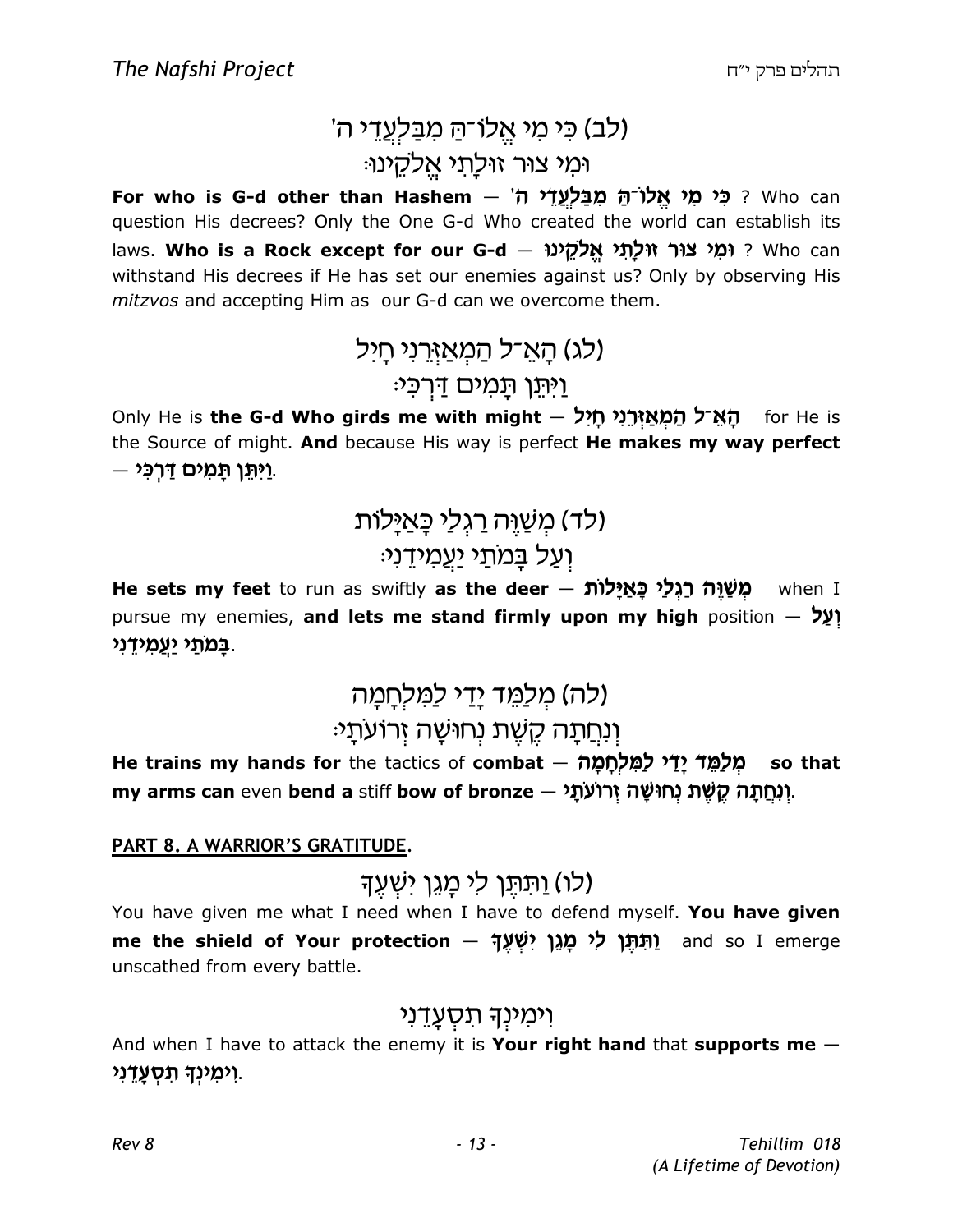#### <u>וְעַנְוַתְ</u>דָּ תַרְבֵּנִי:

And in condescending to watch out for me, Your humility  $-$  ? whas  $m$ agnified me  $-$  תַּרְבֵּנִי, so that my limited forces are able defeat the more numerous foe.

### <u>(לז) תַּרְחִיב צַעֲדִי תַחְתָּי</u>

### ולא מַעֲדוּ קַרְסָלַ<sup>,</sup>

You widened my stride beneath me — תַּרְחִיב צַעֲדִי תַּחְתָּי so that my feet did not slip – וְלֹא מָעֲדוּ קַרְסֻלַּי

### כח) אַרדוף אויִבי ואַשִּׂיגֵם) ּוְלֹא אַשׁוּב עַד כַּלוֹתַם:

I pursued my foes — אֶרְדֹּוֹף אוֹיְבַיּ , and caught them — אֲרֹ $\mu$ אַשִּׂיגֵם . I did not find it necessary to return – וְלֹא אֲשׁוּב
(dit necessary to return – it necessary to return – it **et כֵּלוֹתֵם** (W. Neither wind nor rain, neither heat nor cold forced me to interrupt my mission.

> (לט) אֵמְחָצֵם וְלֹא יְכְלוּ קוּם יפִלוּ תַּחַת רַגְלַ<sup>נ</sup>ּ

Even when I struck them  $-$  אֲמְחַצֵּם lightly, they fell and could not get up  $-$ יִלְא יִכְלוּ קוּם they lay fallen at my feet — יִפְּלוּ תַּחַת רַגְלַי (ithey lay fallen at my feet - יִ weakness.

> <u>(מ) וַתְּאַזְרְנִי חַיְל לַמְלְחָמַה</u> תַּכְרִיעַ קַמַי תַּחְתֵ*י*:

You girded me with strength for battle — יַתְּאַזְרֵגִי חַיִּל לַמִּלְחָמָה [עֲלֹת could withstand the rigors of combat without tiring, You subdued my adversaries <mark>תַּכְרִיעַ קָמַי תַּחְתָּי — before me</mark><br>תֵּבְל הָ**מֵי הַמְהָ**ל — hem so that I could more easily overcome them.

#### PART 9. A KING'S GRATITUDE.

(מא) ואיִבי נַתַּתָּה לי ערֵף וּמִשַׂנְאַי אַצְמִיתֵם<sub>ׂ</sub>

You made my enemies turn their backs and flee from me – יְאיְבַי נָתַתָּה לִי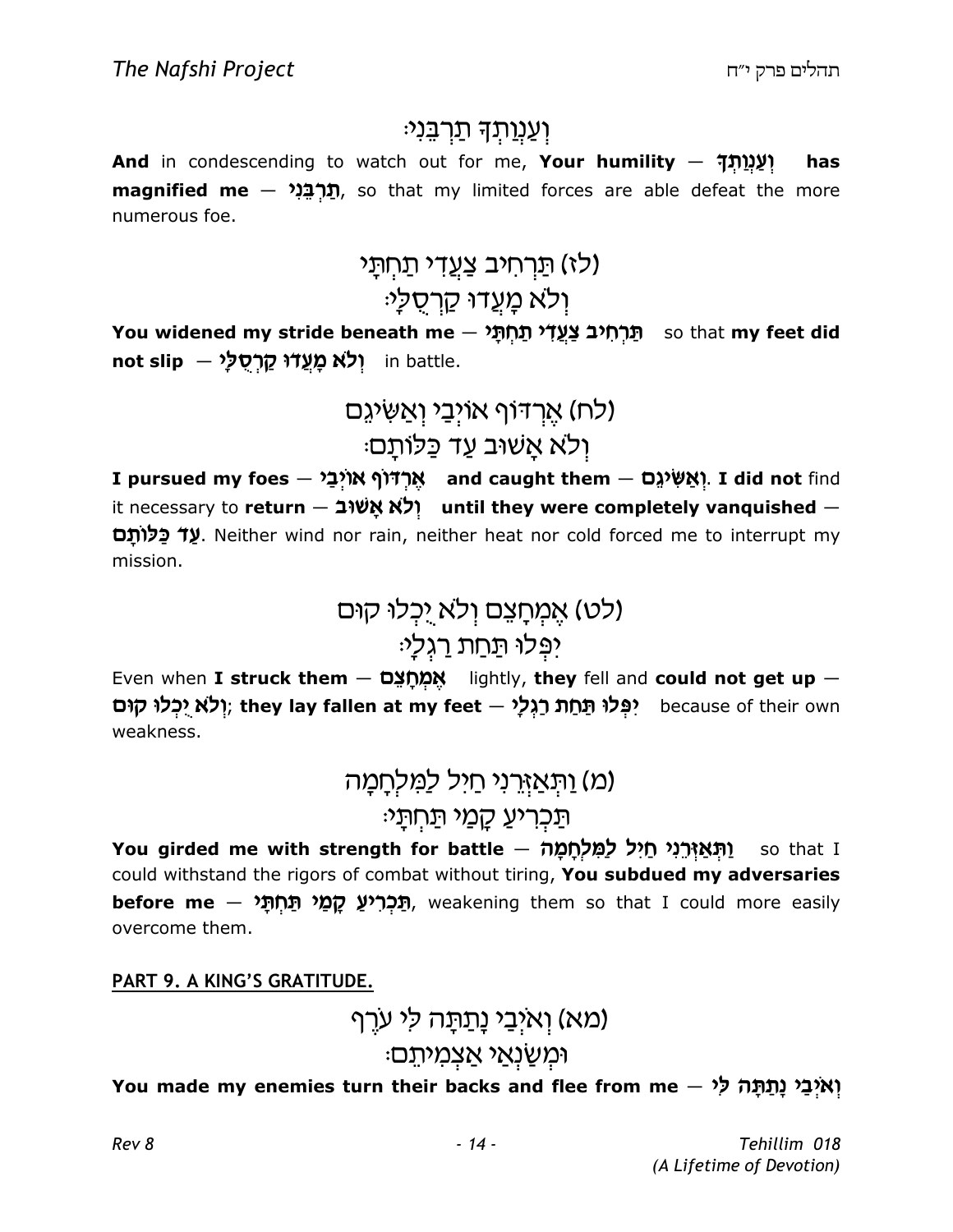יִעְרֶף, I decimated my foes — יִמְשַׂנְאַי אַצְמִיתֵם,

```
(מב) ישועו ואין מושיע
   ּעֲל ה' וְלֹא עֲנַם
```
They cried out  $-$  יָשׁוְעַר to their false gods, but no one came to save them  $-$ **ָיאֵין מוֹשִׁיעַ,** Finally they cried out **to Hashem**  $-$  **אֵל ה', but** since they had scorned Him in the past, He did not answer them - יִלֹא עַנַם.

```
(מג) וְאֱשְׁחָקֵם כִּעֲפָר עַל פְּנֵי רוּחַ
       ּכַטִיט חוצות <u>א</u>ריקֵם
```
They ran in all directions; it was as though **I had ground them up**  $-$  **נְאֲשְׁחֲקָם** like dust in the wind – בְּעֲפָר עַל פְּגֵי רוּחָ. They lost the ability to fight back; it was as though **I had trod them flat like mud of the streets – בְּטִיט חוּצוֹת** <mark>ְאֲרִיקֵם</mark>.

> (מד) תַפַלְטֵנִי מֵרִיבֵי עַם תשימוי לראש גוים עֵם לֹא יַדַעִתִּי יַעֲבִדוּנִי<sub></sub>

You delivered me from warring nations — תְּפַלְטֵנִי מֵרִיבֵי עָם hat constantly threatened my existence. In doing so You made me the head of nations  $-$ תְּשִׂימֵנִי לְרֹאשׁ גּוֹיִם, As a result, **a** distant **people that I did not know has been** made to serve me — אָמַ יַצְבְדוּנִי.

> (מה) לִשֶׁמַע אזֵן ישַׁמְעוּ לִי בִּנֵי נֵכָר יִכַחֲשׁוּ לִי<sub>ּ</sub>

Upon hearing my orders they obey me ~ לְשֵׁמַע אֹזֶן יִשְׁמְעוּ לִי not there to enforce my will. Foreign peoples cower before me – בְּנֵי נֵכָר יִכַחֲשׁוּ h k.

### (מו) בִּנֵי נֵכָר יבלוּ וְיַחְרְגוּ מִמְסְגִּרוֹתֵיהֵם:

Foreign peoples wilt like a leaf and lose courage – בְּנֵי נֵכָר יִבֹּלוּ, They tremble with fear — מְמִּסְגְרוֹתֵיהֶם within their fortified enclosures — מִמְּסְגְרוֹתֵיהֶם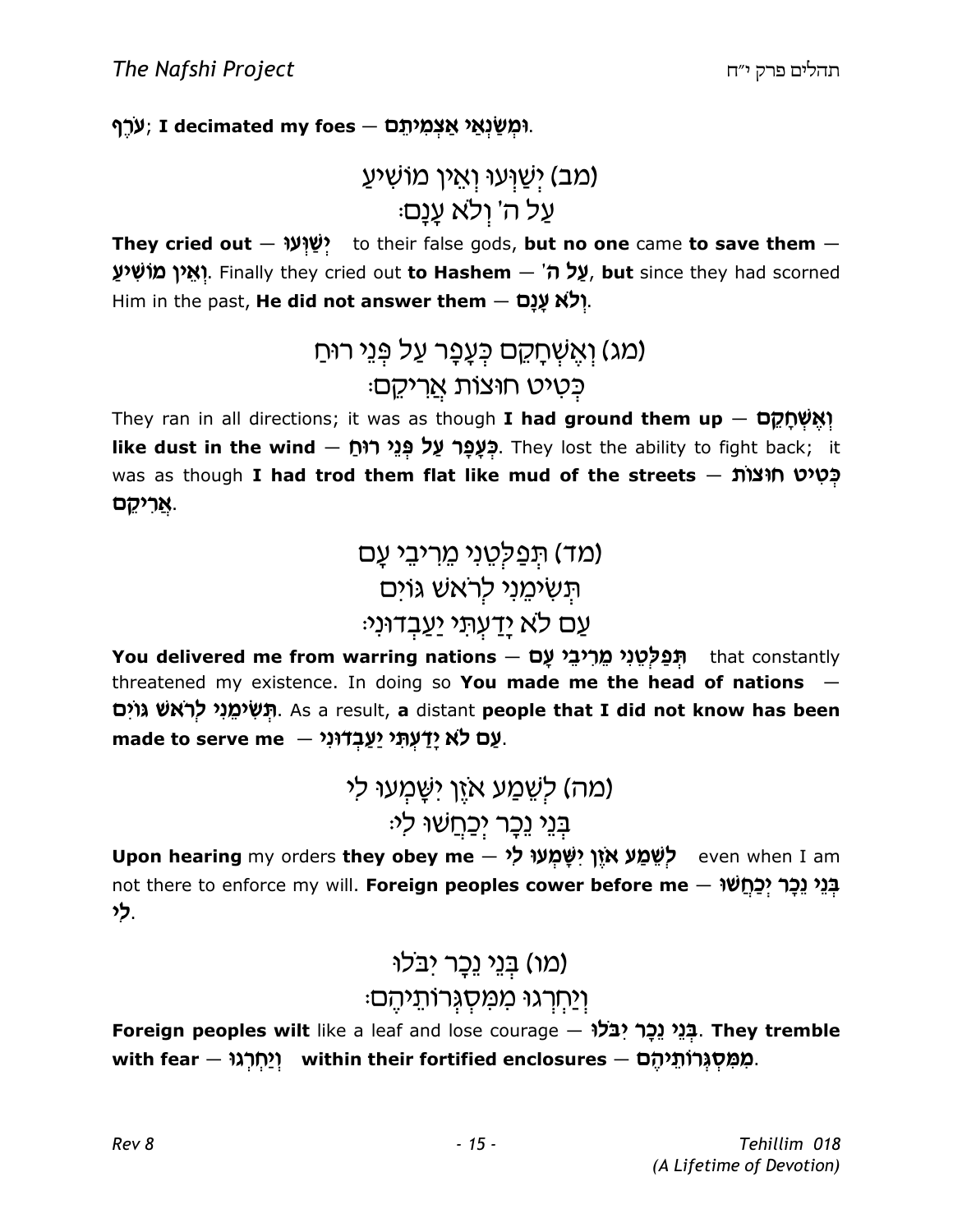#### מז) חי ה' וּבַרוּךְ צוּרִי)

Who has done all this? Hashem, lives – 'חֲל ה' Blessed is my Rock – נְבַרוּךְ צורי May He continue to protect me.

# וַיַרוּם אֲלוֹקֵי יִשְׁעָי<sub>ֿ</sub>

**The G-d of my rescue is exalted — יְיָרוּם אֱלוֹקֵי יִשְׁעִ***י***? J and will remain so. The** oppressors should be afraid because His loftiness is forever!

> (מח) הָאֵ־ל הַנּוֹתֵן נִקֲמוֹת לִי <u>וידבר עמים תחתי:</u>

Blessed is the G-d Who grants me the strength to take vengeance  $\frac{1}{2}$  the G-d Who grants me the strength to take vengeance הַנּוֹתֵן נְקָמוֹת לי upon my enemies. **He leads nations** to take their place **below** me — יַיַּדְבֵּר עַמִּים תַּחְתָ*י*.

> (מט) מִפַּלְטִי מֵאיִבָי אַף מַן קַמַי תְּרוֹמִמֵנִי

You rescue me from my foes — מְפַלְטִי מֵאיְבָי, You even raise me above my <mark>ּאַף מִן קָמַי תְּרוֹמְמֵנִי — adversaries</mark>

### מאיש חמס תצילני:

You rescue me from the man of violence — מֵאִישׁ חָמָס תַּצִּילֵנִי<br>מאַישׁ p who hopes to kill me in whatever way he can because of his intense hatred of me.

#### PART 10. CONCLUSION.

'נ) על כֵּן אוֹדִדּ בַגּוֹים ה)

#### וּלשִׁמַד <u>אַזמֵ</u>רָה

Therefore, because of this great deliverance, I shall give thanks to You among t**he nations** who serve me, **Hashem – עֲל כֵּן אוֹדְךָ בַגּוֹיִם ה**ֹ doing. I will sing praise to Your Name – ולשמד אזמרה in their presence because through their defeat they have increased the grandeur of Your Name.

### ונא) <u>מגדיל ישועות מלכו</u>)

I will acknowledge Hashem as the One Who performs great victories of deliverance for His king — מַגְדִּיל יְשׁוּעוֹת מַלְכּוֹ.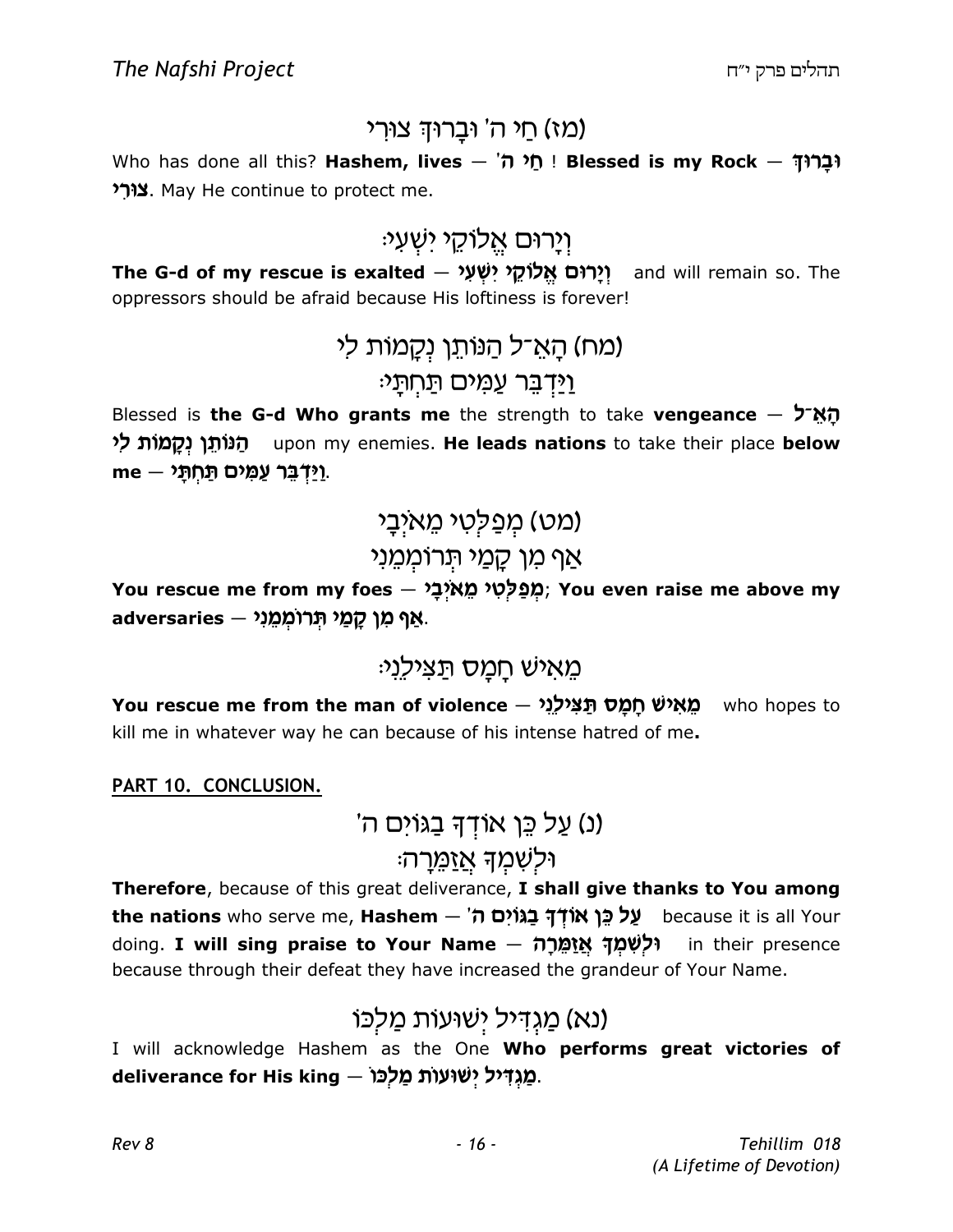# וְעִשֶּׁה חֵסֱד למְשִׁיחוֹ ּלְדַוְד וּלְזַרְעוֹ עַד עוֹלַם

He does so, not as a reward and not because He has anointed me king, but out of kindness to His anointed one — יָעְשֶׂה חֶסֶד לִמְשִׁיחוֹ, to David — לְדָוִד, And so may He do to his offspring, forever – וּלְזַרְעוֹ עַד עוֹלָם.

#### Living the Mizmor

Listed below are some of the thoughts that you might have in mind when you say the words of the mizmor as a *tefillah* and some of the lessons that you can draw from this mizmor.

#### Lessons for Life - Your Attitude.

[18:1] TOTAL DEVOTION. – לַמְנַצֵּחַ לְעֶבֶד ה' לְדָוִד – "For the musician, by the servant of Hashem, by David." Aspire to identify yourself as an eved (servant) of Hashem, following David's example. This means no matter where you go, no matter what you do, your thoughts should always be of Hashem, your Master.

#### Tefillos for Life - Your Gratitude.

[18:1] TODAY. – **`A'ir (הִצְיל ה' אוֹתוֹ** – "On a day that Hashem had delivered him." Your gratitude to Hashem for all that He has done for you over the course of your life should be fresh and vibrant, as though it happened today.

[18:3] **FORTRESS. – ה' סַלְעִי וּמְצוּדָתִי -** "Hashem is my Rock, my Fortress." As you express your total reliance on Hashem, form images in your mind of His fortress-like strength as it pertains to you personally.

#### Tefillos for Life - Your Relationship with Hashem.

[18:2] **LOVE. – 'אֲרְחָמְךָ ה' חִזְקָי A'** Muil [sing of my] love for You, Hashem, for You are my Strength." As you express your love for Hashem in song, think how He provides you with the strength to face all challenges that life has to offer.

[18:4] UNCONDITIONAL BOND. – מְהֻלָּל אֶקְרָא ה' וּמִן אֹיְבַי אִוָּשֵׁעַ – "I call unto Hashem with praise. I am saved from my enemies." Think of your feeling of love towards Hashem as being unconditional, based on lifelong gratitude. Thus, you want to praise Him even when you are not in distress. His love for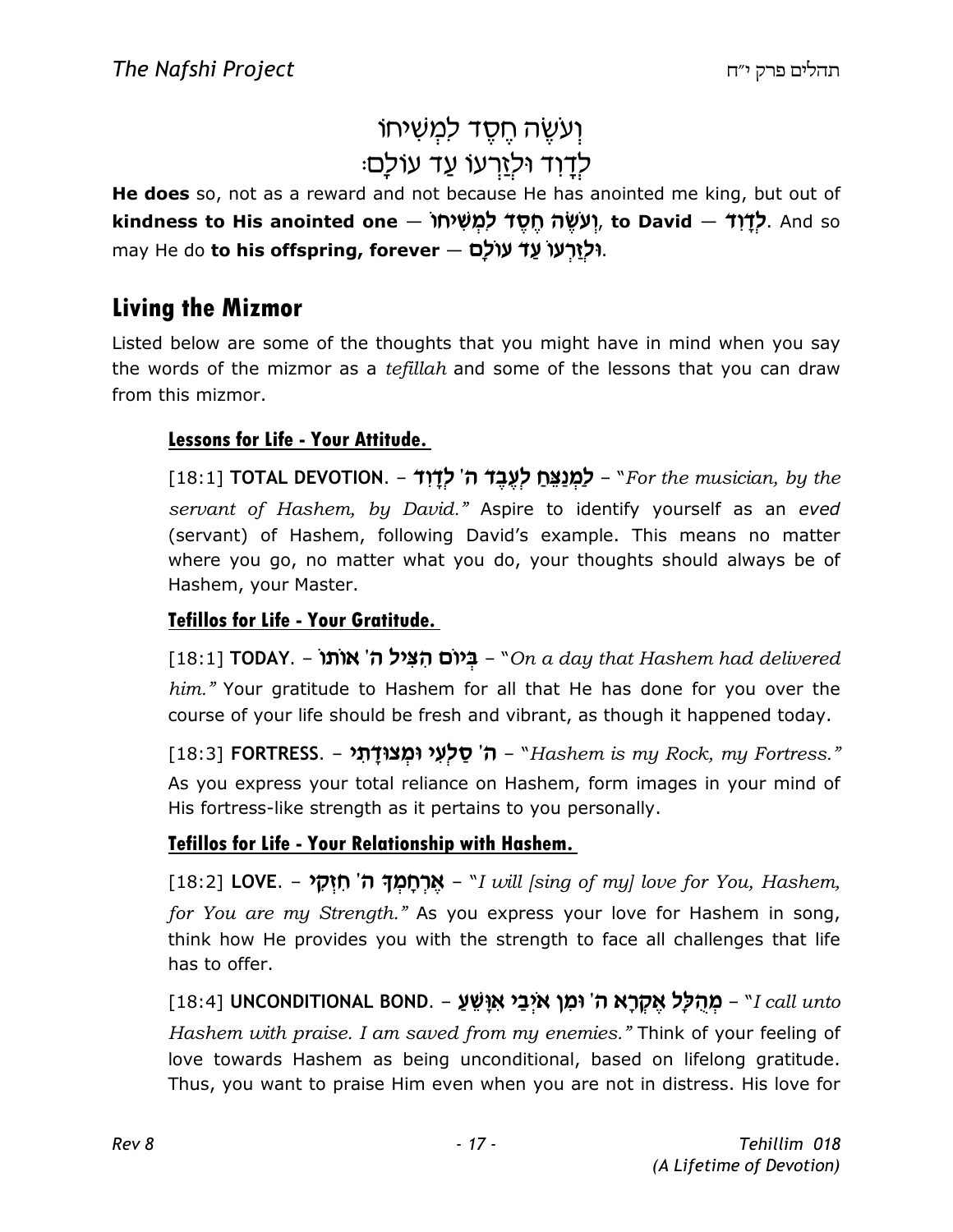you will then also be unconditional. He will save you from enemies without even having to ask for help.

#### Tehillos for Life - Public Acclaim .

ַעַל כֵּן אוֹדְךָ בַגּוֹיִם ה' וּלְשִׁמְךָ אֲזַמֵּרָה – DIB:50] SANCTIFY THE NAME. – "Therefore, I shall give thanks to You among the nations, Hashem. I will sing praise to Your Name." Share your experiences and your knowledge of Hashem with all people within the sound of your voice.

#### Sources

The primary sources used in the interpretation of the verses of this mizmor are listed below.

 $\kappa$  - רש"י, רד"ק, רשר"ה, נר לרגלי  $c = r$ ב - רש"י, באר ג – מלבי״ם. רשר״ה ר - מלבי״ם ה - מלבי״ם ו - מלבי״ם  $7 - 7$  -  $7 - 7$ ח – רש״י ט - רש״י  $\cdot$  - מצודות. נר לרגלי  $r$ א - נר לרגלי יב - רד"ק, נר לרגלי יג - רד"ק, נר לרגלי יד - מצודות טו - מצודות  $-$ טז - רש"י, רד"ק, מצודות יז - רש"י, מצודות יח - מצודות  $$  $n''$ ימ - רש"י כ – מצודות, נר לרגלי כא - רש"י, רד"ק כב – מלבי״ם כג - רש״י. רד״ק. מלבי״ם. נר לרגלי כד - רד״ק, מצודות, נר לרגלי כה - מצודות כו – רש״י, רד״ק, נר לרגלי כז - אבן עזרא, מצודות כח – מצודות, מלבי״ם כט - מצודות, רד"ק  $\zeta$  - מצודות, רד"ק לא - רש"י, מצודות, רד"ק, נר לרגלי  $\kappa$ לב - אבן עזרא, מצודות, רד"ק, נר לרגלי לג - אבן עזרא, רד״ק  $\zeta$ לד - אבן עזרא, רד"ק לה - רש"י. מצודות. נר לרגלי לו - מצודות, רד״ק, מלבי״ם  $\zeta$ לז - רש״י, רד״ק לח - מלבי״ם לט - מצודות. מלבי״ם מ - רד״ק, נר לרגלי מא $-$ מב - רש״י. נר לרגלי מג - רש״י, מלבי״ם מד - מצודות מה - רד״ק מו - רש"י, אבן עזרא, רד"ק מז - רש״י, נר לרגלי מח - רש"י, רד"ק מט – מצודות, רד״ק, נר לרגלי נ - מצודות, רד"ק, נר לרגלי  $i$ נא - מצודות, רד״ק, נר לרגלי